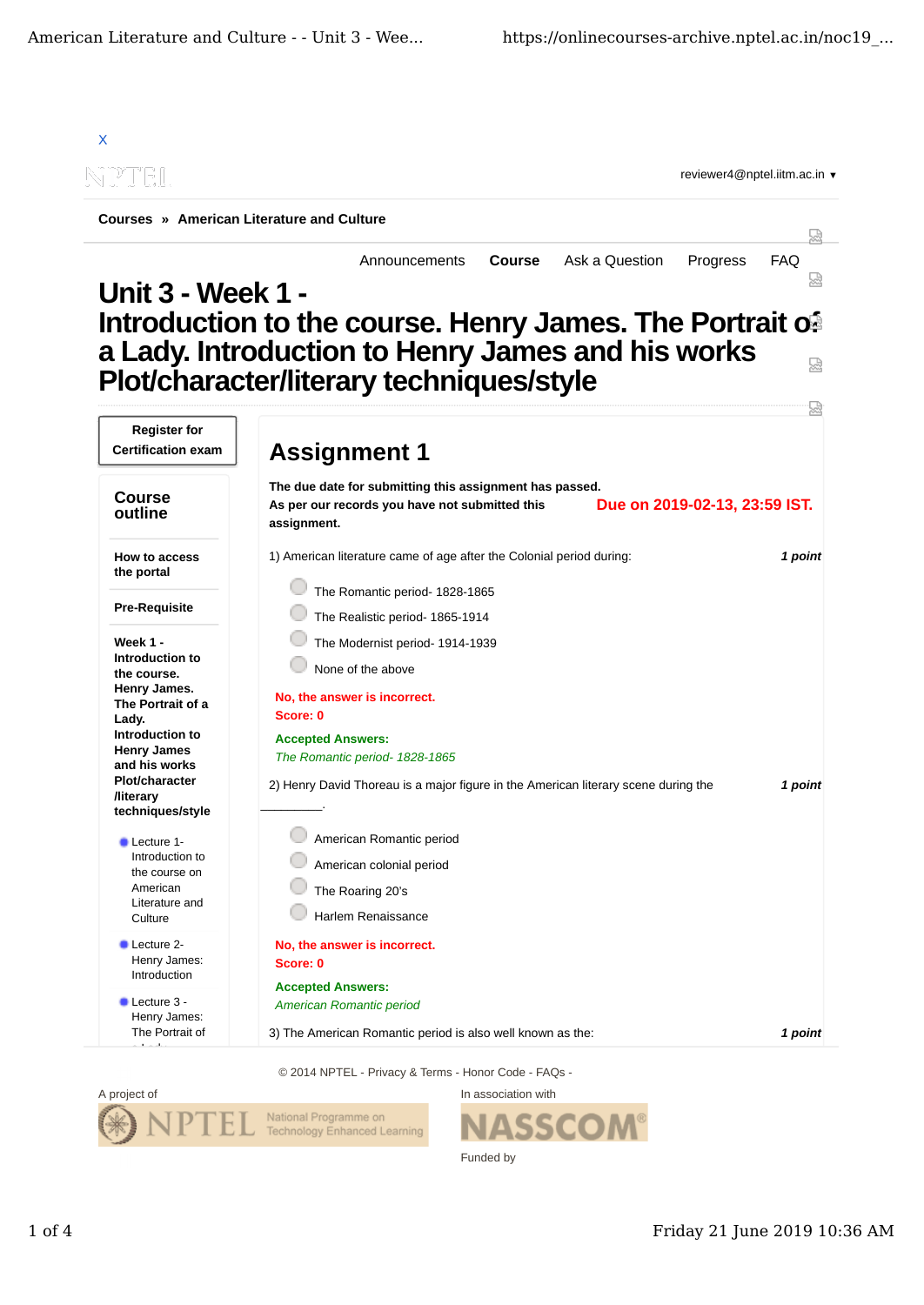## American Literature and Culture - - Unit 3 - Wee...

| The Portrait of                                                                         | Score: 0                                                                                                                                                                                                                                           |  |
|-----------------------------------------------------------------------------------------|----------------------------------------------------------------------------------------------------------------------------------------------------------------------------------------------------------------------------------------------------|--|
| a Lady<br>(Chapter 1-20                                                                 | ce De<br><b>Accepted Answers:</b>                                                                                                                                                                                                                  |  |
| continued)                                                                              | <b>Age of Transcendentalism</b>                                                                                                                                                                                                                    |  |
| Lecture 6 -<br>Henry James:<br>The Portrait of<br>a Lady<br>(Chapter 1-20<br>continued) | 4) The Poetry Magazine was founded by ___________in 1912 in Chicago. The magazine<br>1 point<br>published new and experimental writers who are interested in bringing out certain innovations in poetry.<br>Ezra Pound<br>Ы<br>Ralph Waldo Emerson |  |
| Lecture 7 -                                                                             | <b>Harriet Monroe</b>                                                                                                                                                                                                                              |  |
| Henry James:<br>The Portrait of<br>a Lady                                               | Ы<br><b>Edith Wharton</b>                                                                                                                                                                                                                          |  |
| (Chapter 21-35)                                                                         | No, the answer is incorrect.<br>요<br>Score: 0                                                                                                                                                                                                      |  |
| Lecture 8a -<br>Henry James:<br>The Portrait of<br>a Lady                               | <b>Accepted Answers:</b><br>요<br><b>Harriet Monroe</b><br>$1$ poi $\alpha$<br>5) In Henry James' ________, he argued for the fullest possible freedom in the novelist's                                                                            |  |
| (Chapter 21-34)                                                                         | choice of theme and treatment.                                                                                                                                                                                                                     |  |
| Lecture 8b -<br>Henry James:<br>The Portrait of                                         | "The Art of Narration"                                                                                                                                                                                                                             |  |
| a Lady<br>(Chapter 35)                                                                  | The Art of the Novel                                                                                                                                                                                                                               |  |
| Quiz :<br>c                                                                             | "The Art of Fiction"                                                                                                                                                                                                                               |  |
| Assignment 1                                                                            | <b>How Fiction Works</b>                                                                                                                                                                                                                           |  |
| Week - 1<br>Feedback Form                                                               | No, the answer is incorrect.<br>Score: 0                                                                                                                                                                                                           |  |
|                                                                                         | <b>Accepted Answers:</b>                                                                                                                                                                                                                           |  |
| Week 2 -<br><b>Theodore</b><br>Dreiser, An<br>American                                  | "The Art of Fiction"<br>6) Answer True or False: Henry James was influenced by writers like Henrik Ibsen, Ivan<br>1 point                                                                                                                          |  |
| Tragedy.Plot/character<br><b>/literary</b>                                              | Turgenev, Nathaniel Hawthorne.                                                                                                                                                                                                                     |  |
| techniques/style                                                                        | True                                                                                                                                                                                                                                               |  |
| Week 3 - Herman<br>Melville. Moby                                                       | False<br>No, the answer is incorrect.                                                                                                                                                                                                              |  |
| <b>Dick</b>                                                                             | Score: 0                                                                                                                                                                                                                                           |  |
| Week 4 -                                                                                | <b>Accepted Answers:</b>                                                                                                                                                                                                                           |  |
| "Flannery<br>O'Connor.                                                                  | <b>True</b>                                                                                                                                                                                                                                        |  |
| "Good Country<br>People."/ Ernest                                                       | 7) Henry James' style is considered tentative and<br>1 point                                                                                                                                                                                       |  |
| Hemingway. The                                                                          | obsolete                                                                                                                                                                                                                                           |  |
| <b>Sun Also</b><br>RisesPlot/character                                                  | obscure                                                                                                                                                                                                                                            |  |
| <b>/literary</b><br>techniques/style                                                    | omniscient                                                                                                                                                                                                                                         |  |
|                                                                                         | ordinary                                                                                                                                                                                                                                           |  |
| <b>Week 5 -</b><br>American                                                             | No, the answer is incorrect.                                                                                                                                                                                                                       |  |
| Romanticism<br>Edgar Allan Poe.                                                         | Score: 0                                                                                                                                                                                                                                           |  |
| "Annabel Lee" /                                                                         | <b>Accepted Answers:</b><br>obscure                                                                                                                                                                                                                |  |
| Lillian Hellman.<br>The Children's                                                      | 8) In Henry James' The Portrait of a Lady, we see that we do not have a uni-dimensional view 1 point                                                                                                                                               |  |
| HourPlot/character<br><b>/literary</b>                                                  | of Isabel Archer's character and instead several perspectives are given. These multiple perspectives                                                                                                                                               |  |
| techniques/style                                                                        | facilitate Henry James' literary style of foregrounding characters.                                                                                                                                                                                |  |
|                                                                                         |                                                                                                                                                                                                                                                    |  |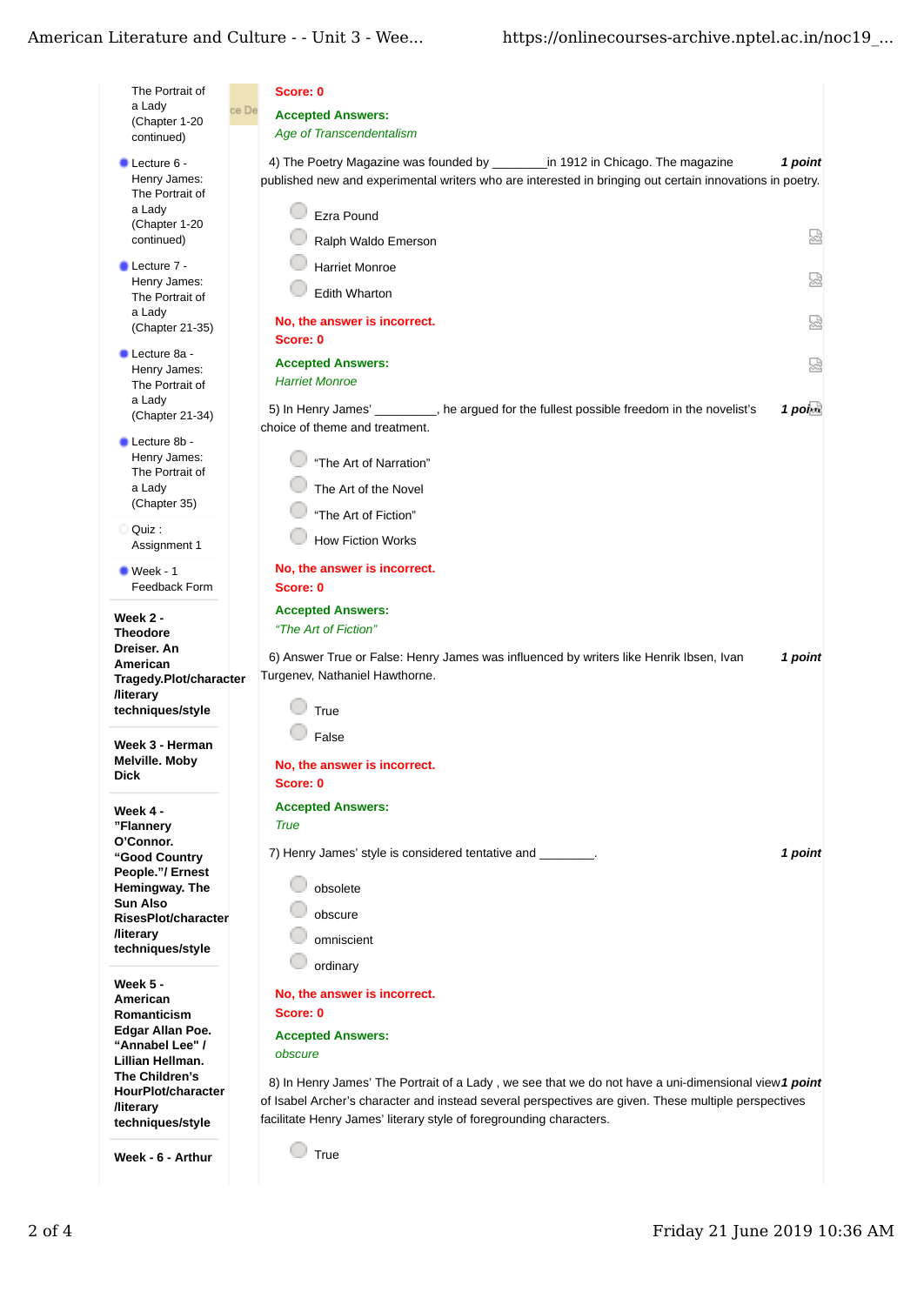| <b>Miller. A View</b><br>from the<br>Bridge.Plot/character<br><b>/literary</b>           | False<br>No, the answer is incorrect.                                                                                                                                                                                            |   |
|------------------------------------------------------------------------------------------|----------------------------------------------------------------------------------------------------------------------------------------------------------------------------------------------------------------------------------|---|
| techniques/style                                                                         | Score: 0                                                                                                                                                                                                                         |   |
| Week 7 - Eugene                                                                          | <b>Accepted Answers:</b><br><b>True</b>                                                                                                                                                                                          |   |
| O'Neill. Desire<br>under the<br><b>Elms.Introduction</b><br>to Eugene<br>O'Neill and his | 9) A bildungsroman is a type of story where the protagonist undergoes changes and achieves 1 point<br>maturity through life experiences. In The Portrait of a Lady, we can see the character of<br>going through such a journey. | 닯 |
| worksPlot/character<br><b>/literary</b>                                                  | Madam Merle                                                                                                                                                                                                                      | 요 |
| techniques/styl                                                                          | <b>Isabel Archer</b>                                                                                                                                                                                                             | 嵤 |
| Week 8 - Edith<br>Wharton. The<br>Age of                                                 | Lydia Touchett<br>None of the above                                                                                                                                                                                              | 嵤 |
| Innocence.<br><b>Plot/character</b><br><b>/literary</b>                                  | No, the answer is incorrect.<br>Score: 0                                                                                                                                                                                         | ৣ |
| techniques/style                                                                         | <b>Accepted Answers:</b><br><b>Isabel Archer</b>                                                                                                                                                                                 |   |
| Week 9 - Edith<br>Wharton. The<br>Age of<br>Innocence.                                   | 1 point<br>100 Dne of the common themes in Henry James' works is of the state the idea of the<br>American caught in the web of the cunning European.                                                                             |   |
| Week 10 - Edith<br><b>Wharton, The</b><br>Age of<br>Innocence                            | honesty is the best policy<br>innocent abroad<br>uncouth and poor American<br>None of the above                                                                                                                                  |   |
| Week 11 - Edith<br><b>Wharton: The</b><br>Age of<br>Innocence                            | No, the answer is incorrect.<br>Score: 0<br><b>Accepted Answers:</b>                                                                                                                                                             |   |
| <b>Week 12 -</b><br><b>Christopher</b><br>Hitchens:<br>Jewish Power,<br>Jewish Peril     | <i>innocent abroad</i><br><b>Previous Page</b><br>End                                                                                                                                                                            |   |
| <b>Download</b><br><b>Videos</b>                                                         |                                                                                                                                                                                                                                  |   |

**Text Transcripts**

**Interaction Session**